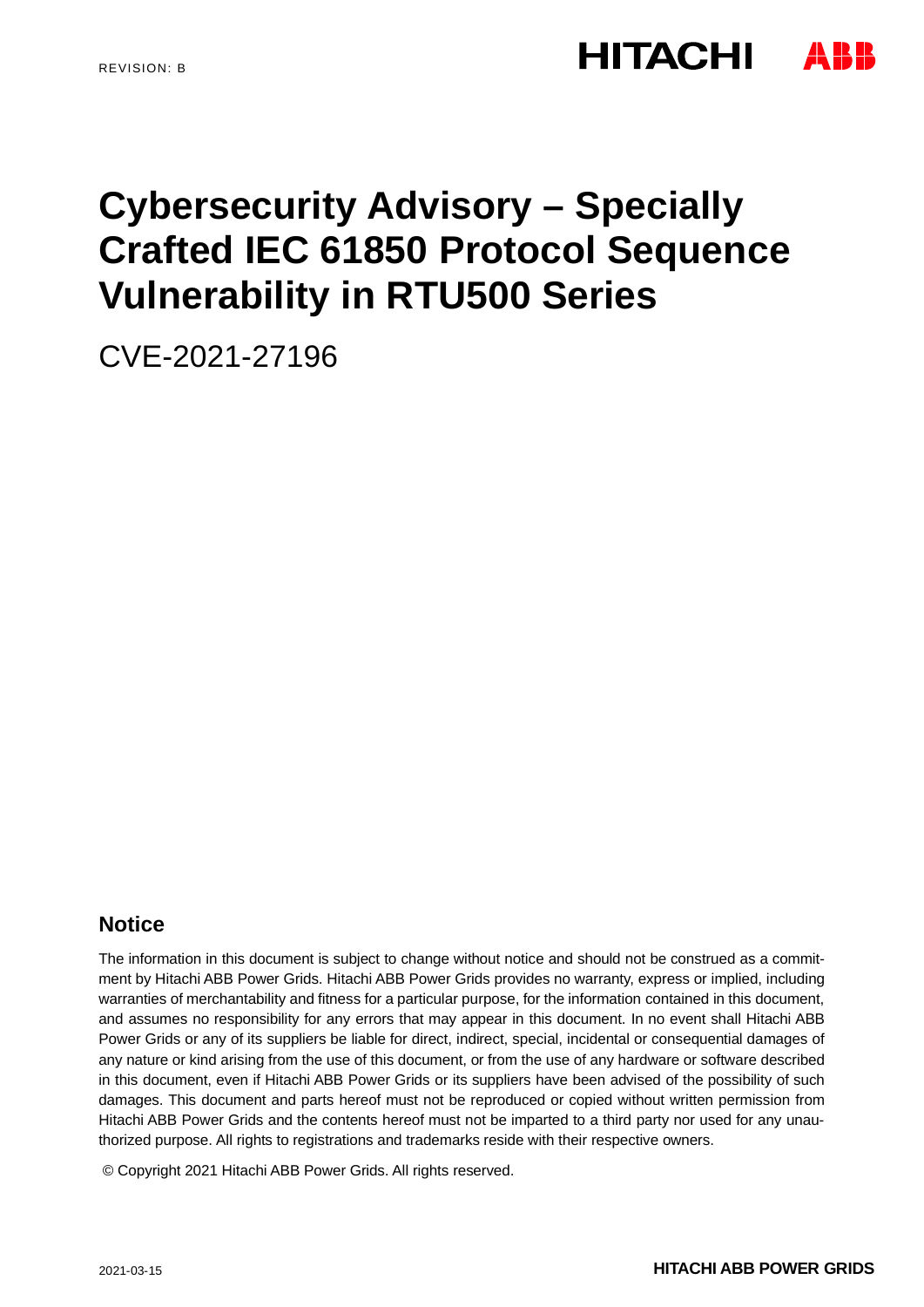## **Affected Products and versions**

All RTU500 series releases including IEC61850 communication stack (ISS-stack) as client or as server are affected:

- RTU500 CMU firmware release 7.x
- RTU500 CMU firmware release 8.x
- RTU500 CMU firmware release 9.x
- RTU500 CMU firmware release 10.x
- RTU500 CMU firmware release 11.x
- RTU500 CMU firmware release 12.x

## **Vulnerability ID**

CVE ID: CVE-2021-27196

## **Summary**

A privately reported vulnerability in which an attacker (having access to the IEC 61850 network with knowledge on how to reproduce the attack and knowing the IP address of the RTU500 CMU running IEC 61850) can force an RTU500 CMU running IEC 61850 communication stack to reboot.

An attacker who successfully exploits this vulnerability could reboot the affected RTU500 CMU running the IEC 61850 communication stack, resulting in a denial-of-service situation. During the reboot phase, the primary functionality of the affected CMU is not available. In case of RTU560 configuration consisting of multiple CMUs only the attacked CMU is affected. Other CMUs of an RTU500 are not directly affected.

# **Vulnerability Severity**

The severity assessment has been performed by using the FIRST Common Vulnerability Scoring System (CVSS) v3.1. The CVSS Environmental Score, which can affect the vulnerability severity, is not provided in this advisory since it reflects the potential impact of a vulnerability within the end-user organizations' computing environment; end-user organizations are therefore recommended to analyze their situation and specify the Environmental Score.

| CVSS v3.1 Base Score:     | 7.5 (High)                                                                                                                     |
|---------------------------|--------------------------------------------------------------------------------------------------------------------------------|
| CVSS v3.1 Temporal Score: | 7.2                                                                                                                            |
| CVSS v3.1 Vector:         | AV:N/AC:L/PR:N/UI:N/S:U/C:N/I:N/A:H/E:H/RL:O/RC:C                                                                              |
| CVSS v3.1 Link:           | https://nvd.nist.gov/vuln-metrics/cvss/v3-calculator?vec-<br>tor=AV:N/AC:L/PR:N/UI:N/S:U/C:N/I:N/A:H/E:H/RL:O/RC:C&version=3.1 |

# **Vulnerability Details**

A vulnerability exists in the command handling of the RTU500 CMUs included in the product revisions listed above. An attacker could exploit the vulnerability by using specially crafted message and force the attacked RTU500 CMU to reboot.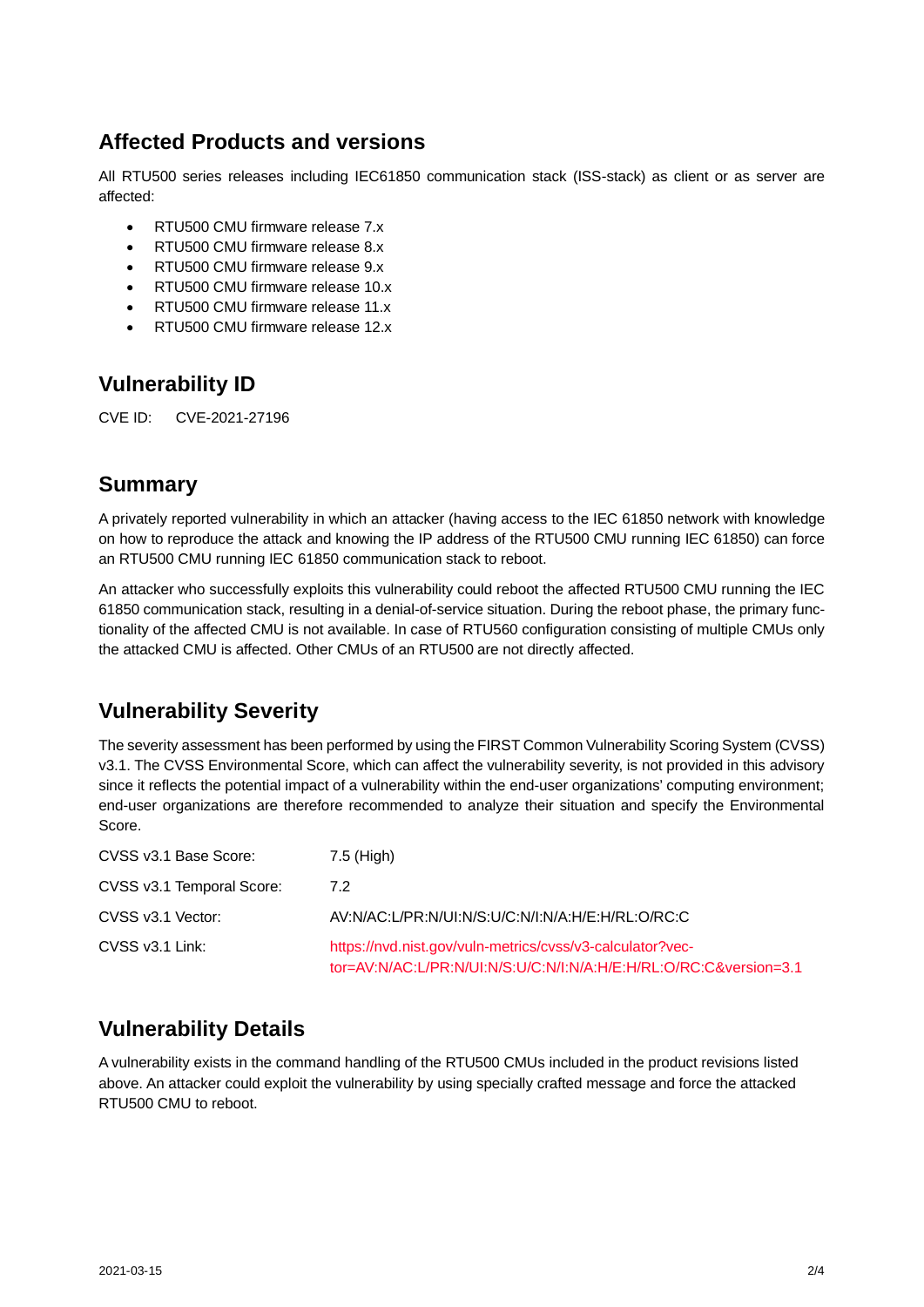## **Recommended immediate actions**

The problem is corrected in the following product versions:

- RTU500 CMU firmware release 12.6.1.0
- RTU500 CMU firmware release 12.4.10.0 (planned)
- RTU500 CMU firmware release 12.2.11.0 (planned)
- RTU500 CMU firmware release 12.0.14.0 (planned)

For RTU500 series version of release 11 and older, migration to latest release 12 is recommended.

Hitachi ABB Power Grids recommends that customers apply the update at the earliest convenience.

## **Mitigation Factors**

Recommended security practices and firewall configurations can help protect a process control network from attacks that originate from outside the network. Such practices include that process control systems are physically protected from direct access by unauthorized personnel, have no direct connections to the Internet, and are separated from other networks by means of a firewall system that has a minimal number of ports exposed, and others that must be evaluated case by case. Process control systems should not be used for Internet surfing, instant messaging, or receiving e-mails. Portable computers and removable storage media should be carefully scanned for viruses before they are connected to a control system.

More information on recommended practices can be found in the Cybersecurity Deployment Guidelines for each product version.

### **Workarounds**

There is no workaround available.

# **Frequently Asked Questions**

#### **What is the scope of the vulnerability?**

An attacker who successfully exploits this vulnerability could reboot a RTU500 CMU running IEC 61850 communication stack.

#### **What causes the vulnerability?**

The vulnerability is caused by a weakness in the message processing in the IEC 61850 protocol.

#### **What might an attacker use the vulnerability to do?**

An attacker who successfully exploited this vulnerability could reboot a RTU500 CMU running IEC 61850 communication stack to reboot. During the reboot phase, the primary functionality of the attacked RTU500 CMU is not available.

#### **How could an attacker exploit the vulnerability?**

An attacker could try to exploit the vulnerability by creating a specially crafted message and sending the message to an affected system node. This would require that the attacker has access to the system network, by connecting to the network either directly or through a wrongly configured or penetrated firewall, or that he installs malicious software on a system node or otherwise infects the network with malicious software. Recommended practices help mitigate such attacks, see section Mitigating Factors above.